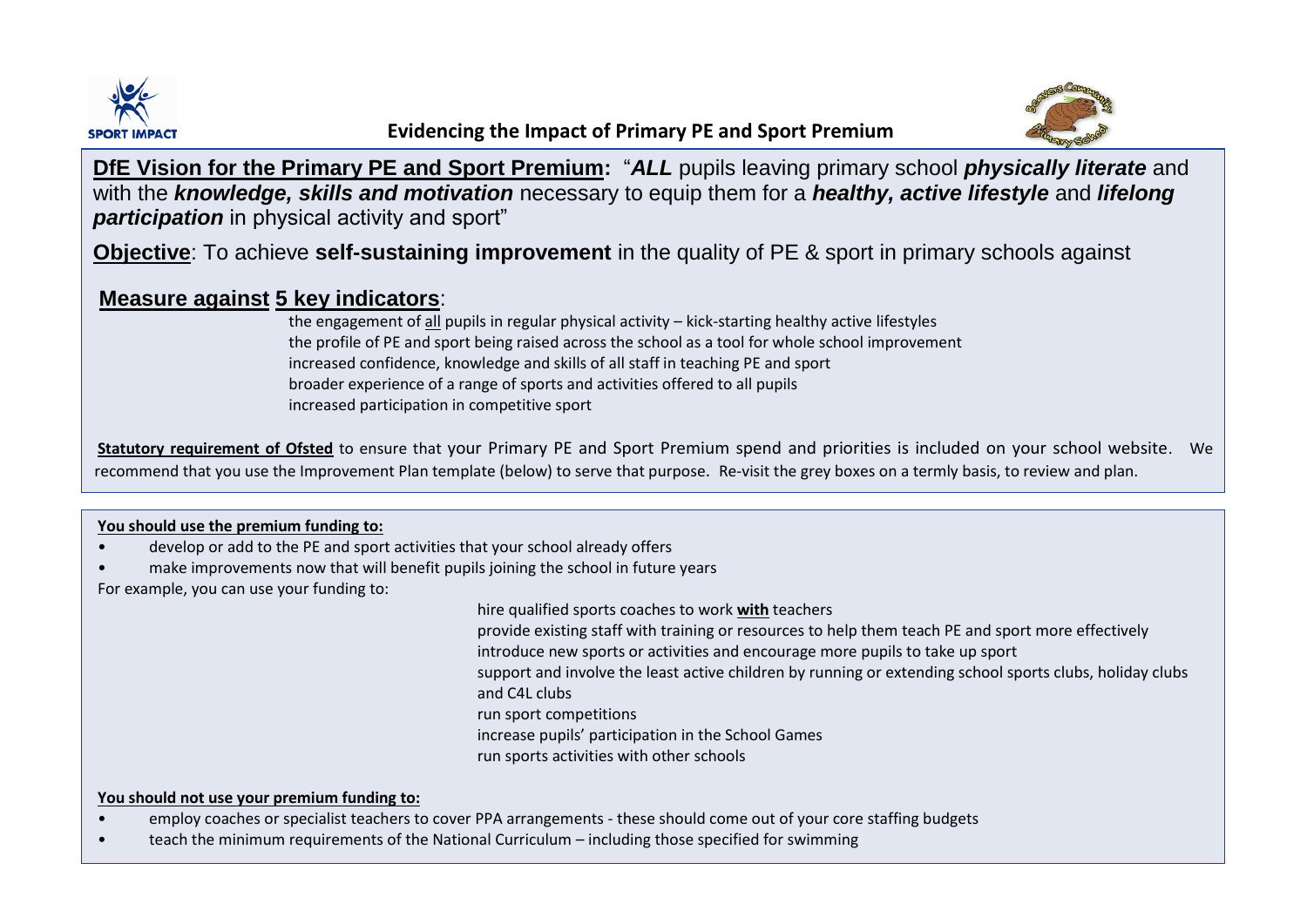

| <b>School: Beavers Community Primary School</b>                                                                                                                                                                                                                                                                                                                                                                                                                                           | No. Pupils KS1/KS2: |                                                      | <b>Sport Premium Funds</b>                          |
|-------------------------------------------------------------------------------------------------------------------------------------------------------------------------------------------------------------------------------------------------------------------------------------------------------------------------------------------------------------------------------------------------------------------------------------------------------------------------------------------|---------------------|------------------------------------------------------|-----------------------------------------------------|
| <b>5 Key Indicators</b><br>the engagement of all pupils in regular physical activity - kick-starting healthy active lifestyles (Play & Engage, DiscME, C4L, five a day, walk to school)                                                                                                                                                                                                                                                                                                   |                     | <b>Total Sport Premium</b>                           | £ 22,430                                            |
| the profile of PE and sport being raised across the school as a tool for whole school improvement (strategic develop, leaders, transition phase support)<br>increased confidence, knowledge and skills of all staff in teaching PE and sport (lesson support/mentoring, twilight CPD)<br>broader experience of a range of sports and activities offered to all pupils (clubs wide variety of curriculum activities)<br>increased participation in competitive sport (Intra & Inter)<br>ь. |                     | <b>External Specialist</b><br>Support (Sport Impact) | E12,500 (last year- will<br>this change this year?) |
| <b>Established</b><br>Embedded<br><b>Emerging</b><br><b>RAG rating key</b>                                                                                                                                                                                                                                                                                                                                                                                                                |                     | <b>Other</b>                                         |                                                     |
|                                                                                                                                                                                                                                                                                                                                                                                                                                                                                           |                     | Equipment                                            | £1,000                                              |

| Key a<br>levemen<br>ents to date: | r improvement and baseline evidence of need:<br>Areas for further |
|-----------------------------------|-------------------------------------------------------------------|
|                                   |                                                                   |
|                                   |                                                                   |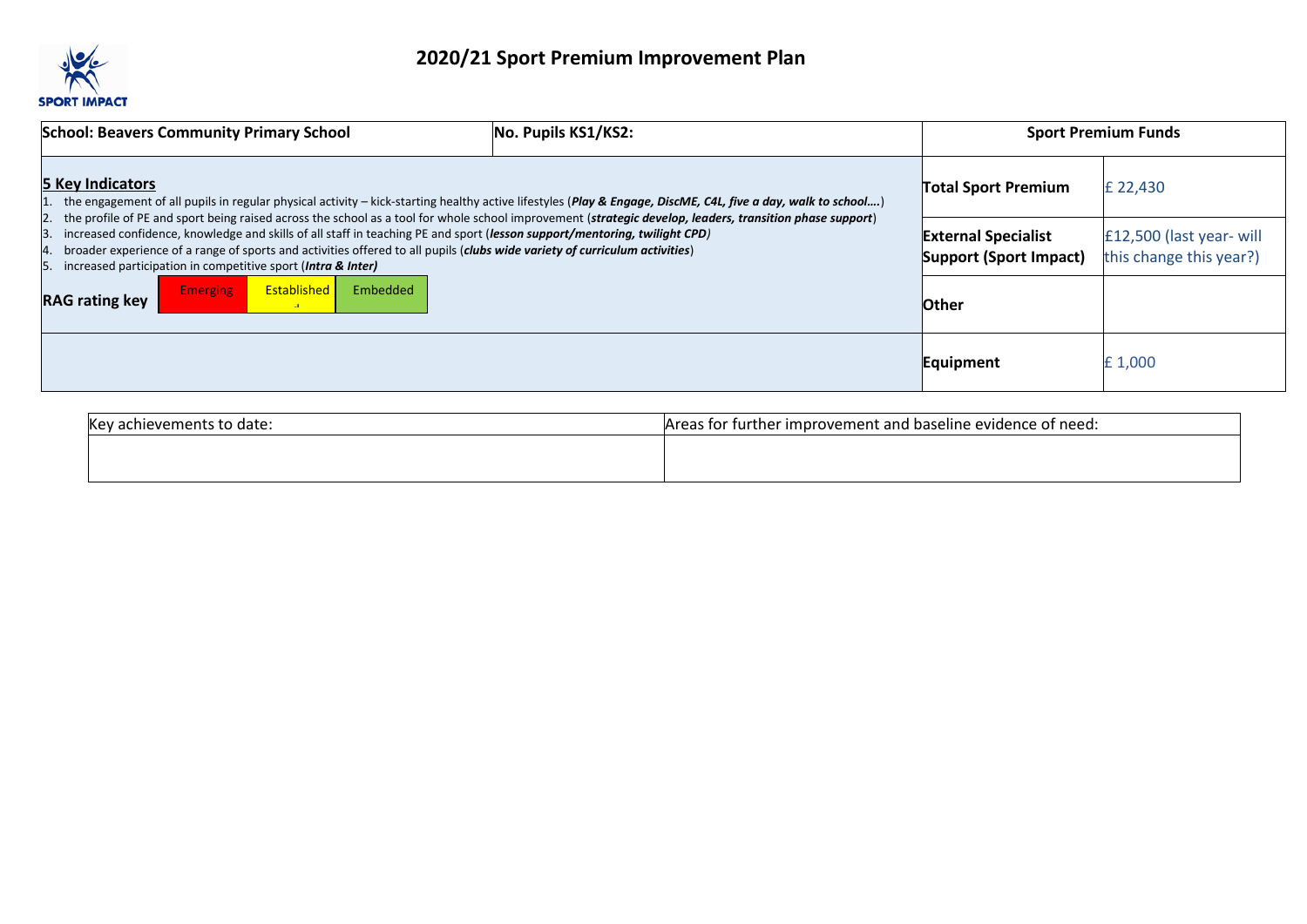| Key<br>indicator<br>select 1-5 | <b>Intent/ Planned Impact</b>                                                                                                                                                   | Implementation                                                                                                                                                                                                                                                                                                                                                                                                                             | <b>Termly review</b><br><b>RAG Rate</b> | Impact on pupils (evidence)                                                                                                                                                                                                                                                                                                                                                                    | <b>Next steps (sustainability)</b>                                                                                     | <b>Funding</b><br><b>Allocated £</b> |
|--------------------------------|---------------------------------------------------------------------------------------------------------------------------------------------------------------------------------|--------------------------------------------------------------------------------------------------------------------------------------------------------------------------------------------------------------------------------------------------------------------------------------------------------------------------------------------------------------------------------------------------------------------------------------------|-----------------------------------------|------------------------------------------------------------------------------------------------------------------------------------------------------------------------------------------------------------------------------------------------------------------------------------------------------------------------------------------------------------------------------------------------|------------------------------------------------------------------------------------------------------------------------|--------------------------------------|
| 2                              | The profile of PE and sport being<br>raised across the school as a tool for<br>whole school improvement                                                                         | JM to support JN with action<br>planning and website<br>documentation.                                                                                                                                                                                                                                                                                                                                                                     | G                                       | Action planned completed by JM and<br>IN and displayed on school website.<br>There is a clear breakdown of how<br>sport premium is intended to be spent<br>and this will be displayed on the<br>website.<br>This has also helped develop my<br>confidence as a subject leader.                                                                                                                 | JNand JM to continue meeting<br>throughout the year to discuss<br>action plan and how to display it on<br>the website. | £12,500                              |
| $\overline{\mathbf{3}}$        | To Increased confidence, knowledge Staff Mentoring/ CPD<br>and skills of all staff in teaching PE<br>and sport. As a result teachers will<br>deliver higher quality PE lessons. | JM to mentor selected members<br>of staff.<br>JN to liaise with Shanaj<br>regarding CPD support starting<br>Tuesday 22 <sup>nd</sup> September<br>JM to model PE lesson<br>JM to team teach with teachers<br>JM to observe teachers and<br>feedback to them (In particular<br>NQTs)<br>JM to carry out joint PE<br>assessments with teachers<br>Sport Impact to recommend<br>coaches to work alongside staff<br>and deliver effective CPD. | G                                       | KM identified two members of staff for JM to work with SP during Spring<br>the CPD mentoring. JM worked with<br>SM and did year 4 fitness. JM<br>supported SM with the Get Set 4 PE<br>and Get Set for Life recovery<br>curriculum skills. It allowed the pupils<br>to access PE through Covid-19<br>restrictions. It helped children feeling<br>vulnerable to explore their mental<br>health. | term. Subject area to be decided.                                                                                      |                                      |
| 1,4,5                          | To encourage engagement of all<br>pupils in regular physical activity $-$<br>kick-starting healthy active lifestyles.                                                           | <b>Enhanced School Games Provision</b><br>Level 2:                                                                                                                                                                                                                                                                                                                                                                                         | G                                       | <b>Entered the whole school for cross</b><br>country and KS2 completed the<br>pentathlon. This has allowed all                                                                                                                                                                                                                                                                                 | To continue entering into school<br>sports during Spring terms.                                                        |                                      |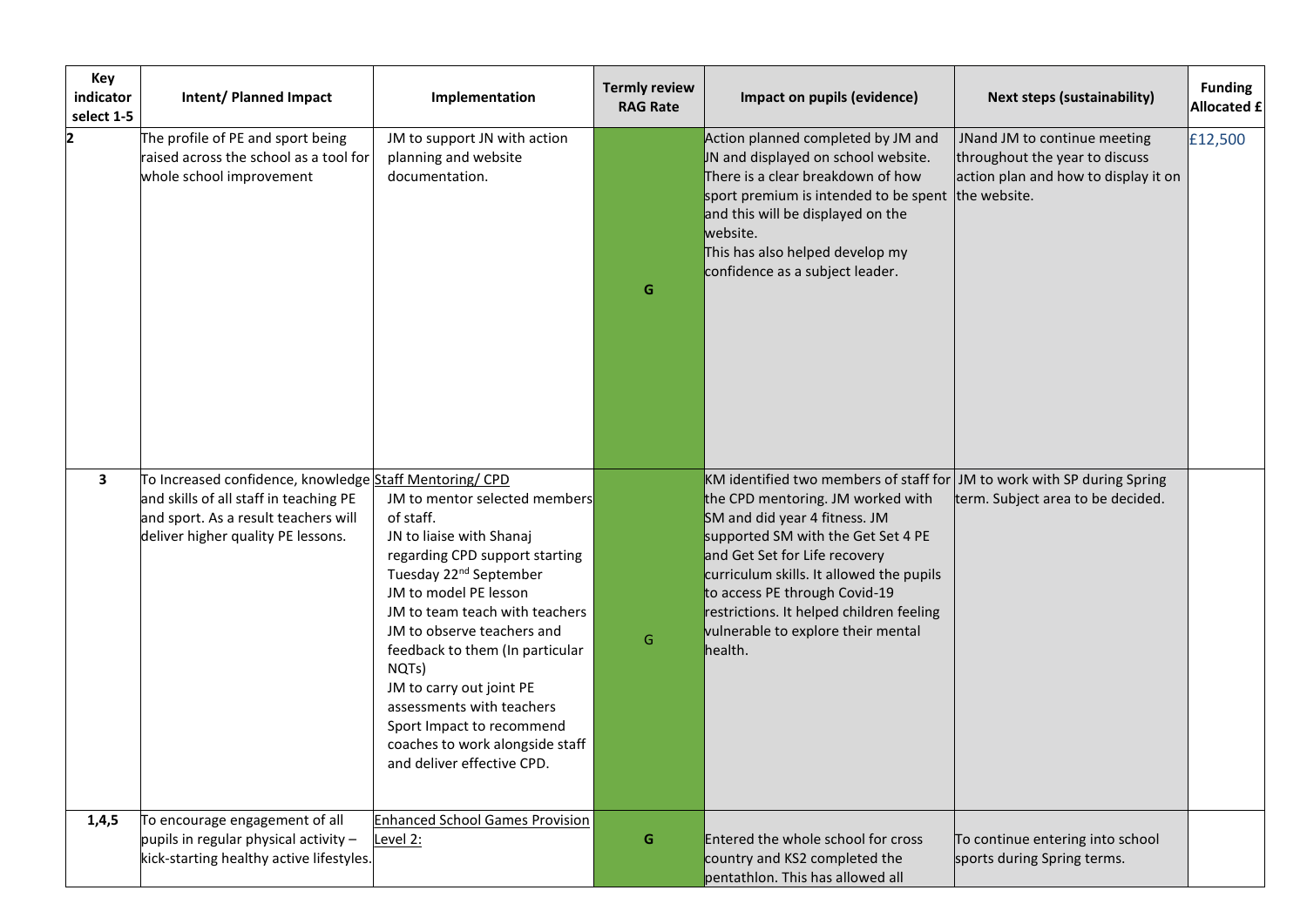| Broader experience of a range of<br>KM and JN have returned<br>children to still participate in<br>sports and activities offered to all<br>intention to enter form for all<br>competitive sports, regardless of<br>restriction rules.<br>pupils.<br>virtual and on-site competitions.<br>Enter teams for the following<br>Increased participation in<br>competitions:<br>competitive sport<br><b>Cross Country</b><br><b>KS1 Pentathlon</b><br>(Year 1 and/or 2)<br>Lower KS2 Pentathlon (Year 3<br>G<br>and/or $4)$<br>Upper KS2 Pentathlon (Year 5<br>and/or $6)$<br>Primary Du-Athlon<br>(Any year group)<br><b>Primary Dance</b><br>(Any year group)<br>Primary Para Dance<br>(Any year group)<br>Complete paperwork and inform<br>pupils<br>Attend competition<br>Add any photos or reports to<br>school blog and noticeboard. |  |  |  |  |
|-------------------------------------------------------------------------------------------------------------------------------------------------------------------------------------------------------------------------------------------------------------------------------------------------------------------------------------------------------------------------------------------------------------------------------------------------------------------------------------------------------------------------------------------------------------------------------------------------------------------------------------------------------------------------------------------------------------------------------------------------------------------------------------------------------------------------------------|--|--|--|--|
|                                                                                                                                                                                                                                                                                                                                                                                                                                                                                                                                                                                                                                                                                                                                                                                                                                     |  |  |  |  |
|                                                                                                                                                                                                                                                                                                                                                                                                                                                                                                                                                                                                                                                                                                                                                                                                                                     |  |  |  |  |
|                                                                                                                                                                                                                                                                                                                                                                                                                                                                                                                                                                                                                                                                                                                                                                                                                                     |  |  |  |  |
|                                                                                                                                                                                                                                                                                                                                                                                                                                                                                                                                                                                                                                                                                                                                                                                                                                     |  |  |  |  |
|                                                                                                                                                                                                                                                                                                                                                                                                                                                                                                                                                                                                                                                                                                                                                                                                                                     |  |  |  |  |
|                                                                                                                                                                                                                                                                                                                                                                                                                                                                                                                                                                                                                                                                                                                                                                                                                                     |  |  |  |  |
|                                                                                                                                                                                                                                                                                                                                                                                                                                                                                                                                                                                                                                                                                                                                                                                                                                     |  |  |  |  |
|                                                                                                                                                                                                                                                                                                                                                                                                                                                                                                                                                                                                                                                                                                                                                                                                                                     |  |  |  |  |
|                                                                                                                                                                                                                                                                                                                                                                                                                                                                                                                                                                                                                                                                                                                                                                                                                                     |  |  |  |  |
|                                                                                                                                                                                                                                                                                                                                                                                                                                                                                                                                                                                                                                                                                                                                                                                                                                     |  |  |  |  |
|                                                                                                                                                                                                                                                                                                                                                                                                                                                                                                                                                                                                                                                                                                                                                                                                                                     |  |  |  |  |
|                                                                                                                                                                                                                                                                                                                                                                                                                                                                                                                                                                                                                                                                                                                                                                                                                                     |  |  |  |  |
|                                                                                                                                                                                                                                                                                                                                                                                                                                                                                                                                                                                                                                                                                                                                                                                                                                     |  |  |  |  |
|                                                                                                                                                                                                                                                                                                                                                                                                                                                                                                                                                                                                                                                                                                                                                                                                                                     |  |  |  |  |
|                                                                                                                                                                                                                                                                                                                                                                                                                                                                                                                                                                                                                                                                                                                                                                                                                                     |  |  |  |  |
|                                                                                                                                                                                                                                                                                                                                                                                                                                                                                                                                                                                                                                                                                                                                                                                                                                     |  |  |  |  |
|                                                                                                                                                                                                                                                                                                                                                                                                                                                                                                                                                                                                                                                                                                                                                                                                                                     |  |  |  |  |
|                                                                                                                                                                                                                                                                                                                                                                                                                                                                                                                                                                                                                                                                                                                                                                                                                                     |  |  |  |  |
|                                                                                                                                                                                                                                                                                                                                                                                                                                                                                                                                                                                                                                                                                                                                                                                                                                     |  |  |  |  |
|                                                                                                                                                                                                                                                                                                                                                                                                                                                                                                                                                                                                                                                                                                                                                                                                                                     |  |  |  |  |
|                                                                                                                                                                                                                                                                                                                                                                                                                                                                                                                                                                                                                                                                                                                                                                                                                                     |  |  |  |  |
|                                                                                                                                                                                                                                                                                                                                                                                                                                                                                                                                                                                                                                                                                                                                                                                                                                     |  |  |  |  |
|                                                                                                                                                                                                                                                                                                                                                                                                                                                                                                                                                                                                                                                                                                                                                                                                                                     |  |  |  |  |
|                                                                                                                                                                                                                                                                                                                                                                                                                                                                                                                                                                                                                                                                                                                                                                                                                                     |  |  |  |  |
|                                                                                                                                                                                                                                                                                                                                                                                                                                                                                                                                                                                                                                                                                                                                                                                                                                     |  |  |  |  |
|                                                                                                                                                                                                                                                                                                                                                                                                                                                                                                                                                                                                                                                                                                                                                                                                                                     |  |  |  |  |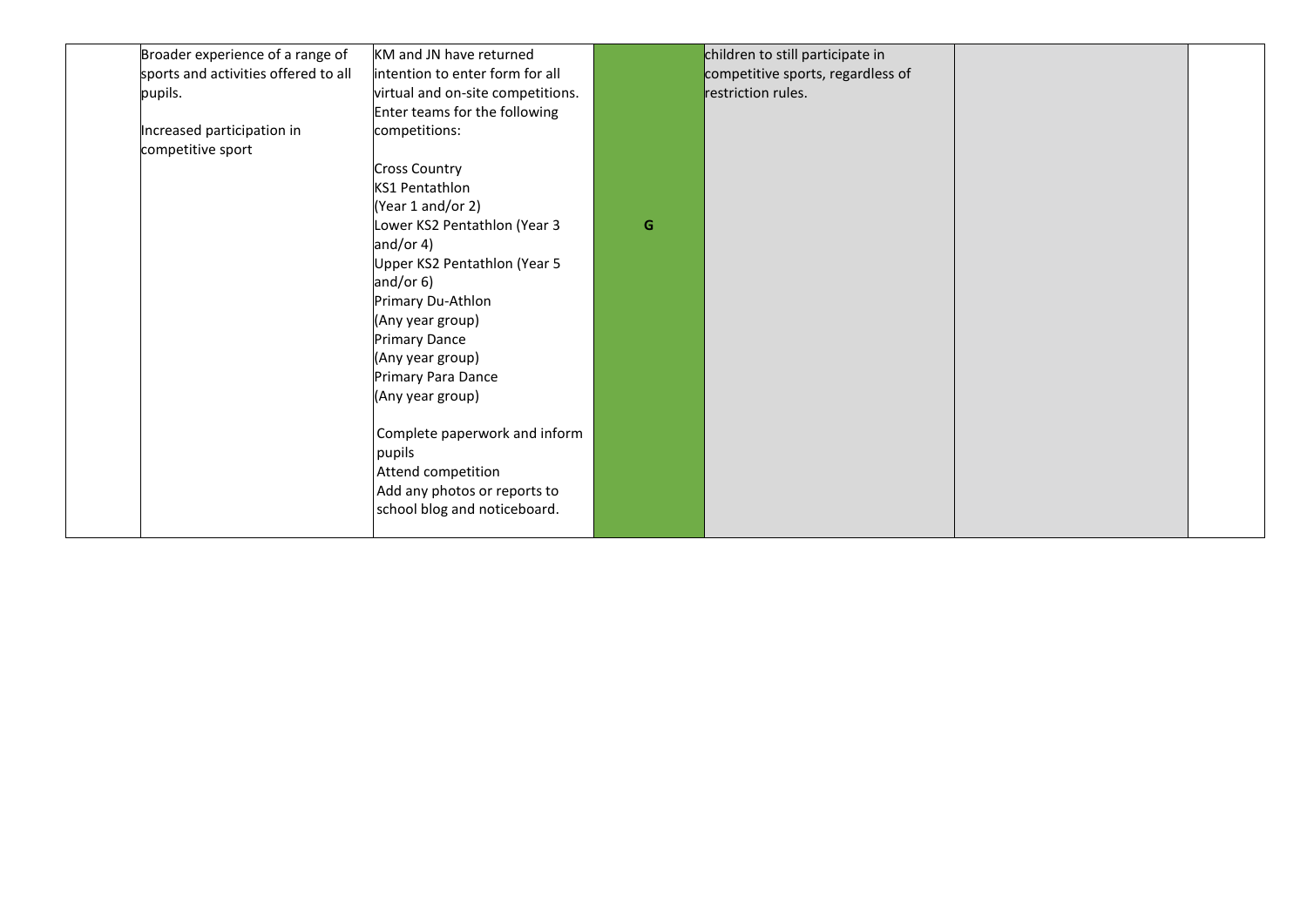| 1,4,5 | To encourage engagement of Extra-curricular Clubs<br>all pupils in regular physical<br>active lifestyles<br>To provide a broader<br>experience of a range of<br>sports and activities offered<br>to all pupils.<br>To increase participation in<br>competitive and inclusive<br>sport | $ $ activity – kick-starting healthy Due to the current situation, we are not able<br>to offer clubs at the moment. When<br>restrictions ease, this is what will be<br>available:<br>Athletics: Y4, 5 and 6<br>Football: Girls Y4,5,6<br>Dance: R, Y1, 2 & 3 and Y4, 5 & 6<br>Dodgeball: R&Y1 and Y3 & Y4<br>Football: R&Y1, Y2&3 and Y5&6<br>Gymnastics: R&Y1, 2 & 3 and Y4, 5 & 6<br>Multi-Sports: R,Y1, 2 & 3<br>Karate R, Y1, 2, 3, 4, 5, 6<br>Games Y3,4,5,6<br>Running Y5,6<br>Girls Active Y5,6<br>Netball Y5/6<br>Cross country Y5/6 | $\underline{\mathbf{R}}$ | Due to Covid-19<br>restrictions, all extra<br>curricular clubs have not<br>been running. | To reconsider once lockdown<br>restrictions have eased.    |  |
|-------|---------------------------------------------------------------------------------------------------------------------------------------------------------------------------------------------------------------------------------------------------------------------------------------|----------------------------------------------------------------------------------------------------------------------------------------------------------------------------------------------------------------------------------------------------------------------------------------------------------------------------------------------------------------------------------------------------------------------------------------------------------------------------------------------------------------------------------------------|--------------------------|------------------------------------------------------------------------------------------|------------------------------------------------------------|--|
|       | 2 The profile of PE and sport<br>being raised across the school<br>as a tool for whole school<br>improvement.                                                                                                                                                                         | • To maintain notice board - Sports Notice<br>Board - a section of the noticeboard<br>dedicated to PE lessons, sports<br>competitions (with pupil photos)<br>• Assign leaders to support with content<br>(DT)                                                                                                                                                                                                                                                                                                                                | A                        | JN enquired about notice<br>board                                                        | To set up a PE notice board. Use Get<br>Set 4 PE resources |  |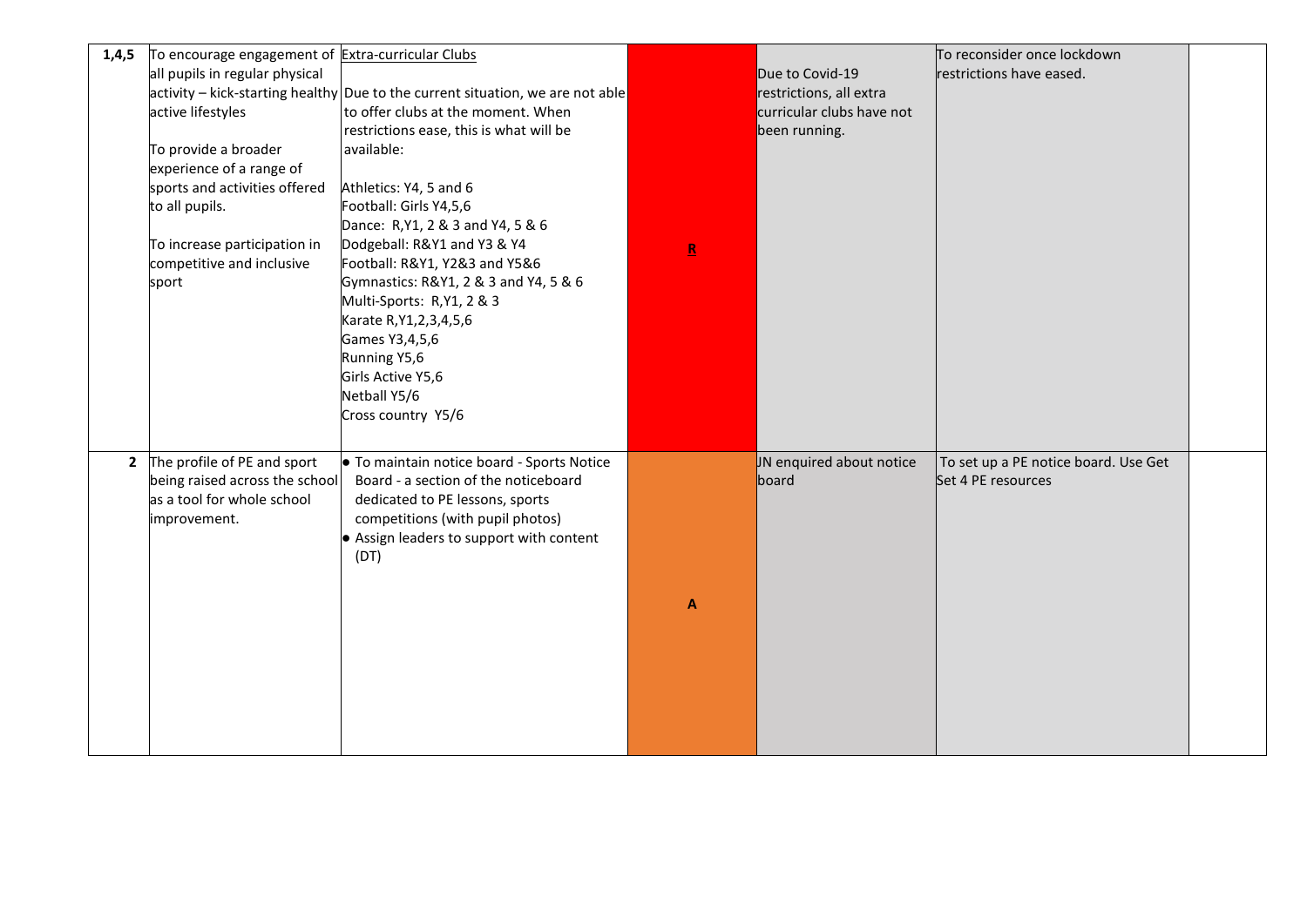| 1,<br>4                  | The engagement of all pupils PE cupboards:<br>regular physical activity - kick<br>of sports and activities offere all staff<br>to all pupils.                                                        | starting healthy active lifestyl JN to check resources are stored in the<br>correct place<br>Broader experience of a range Ensure resources are easily accessible to<br>Use budget to purchase new kit to<br>support PE teaching, school sport and play<br>time equipment.<br>Due to current situation, we are not unable<br>to train play leaders. We will review in<br>Spring. | G         | JN checks cupboards<br>regularly and has ordered<br>resources needed:<br>Tennis balls<br>Small rubber balls<br>large balls<br>JN and JH audited the<br>playtime equipment and<br>created a year group<br>resource pack. | To keep checking equipment is<br>presented in the cupboard and ready<br>for teaching and sanitised. |  |
|--------------------------|------------------------------------------------------------------------------------------------------------------------------------------------------------------------------------------------------|----------------------------------------------------------------------------------------------------------------------------------------------------------------------------------------------------------------------------------------------------------------------------------------------------------------------------------------------------------------------------------|-----------|-------------------------------------------------------------------------------------------------------------------------------------------------------------------------------------------------------------------------|-----------------------------------------------------------------------------------------------------|--|
| 1,<br>4                  | The engagement of all pupils<br>in regular physical activity -<br>kick-starting healthy active<br>lifestyles.<br>Broader experience of a range<br>of sports and activities<br>offered to all pupils. | All classes (Y3-Y6) now have a 15-<br>minute timetable slot on the days they don't<br>have PE - children take part in playground<br>games, GoNoodle, daily mile (active 15) to<br>enhance physical activity.                                                                                                                                                                     |           | <b>Allocated timetables</b><br>throughout the school for<br>active 15 each day.<br>Improves children's<br>concentration, especially in<br>the afternoons.                                                               | To ensure this continues even when<br>lockdown restrictions finish.                                 |  |
| $\mathbf{2}$             | The profile of PE and sport<br>as a tool for whole school<br>improvement.                                                                                                                            | JN proposed to senior leaders the<br>being raised across the school benefits of teach active resource to raise<br>physical activity whilst teaching literacy and<br>numeracy. The senior leaders agreed and JN<br>will deliver training through middle leaders<br>meeting.<br>Teach active is not being accessed<br>by all year groups and managed by the HoYs.                  | G         | inset in Jan to enhance<br>training. JN modelled<br>resource on HoY's who<br>passed onto year groups.<br>Some positive feedback<br>from year groups who have<br>used it to enhance their 2<br>hour PE sessions.         | Organised the whole school $ $ To provide the training for all teaching<br>staff in Spring 1.       |  |
| $\mathbf{1}$ .<br>4<br>5 | The engagement of all pupils<br>in regular physical activity -<br>kick-starting healthy active<br>lifestyles.<br>Broader experience of a range<br>of sports and activities<br>offered to all pupils. | JN proposed Middlesex Cricket Club<br>to come into school to deliver small group<br>cricket training. Awaiting SLT decision-<br>Autumn 1/2, SLT would like to hold off but<br>will re-consider in Spring term.                                                                                                                                                                   | ${\sf R}$ | Due to Covid, this was not<br>able to happen.                                                                                                                                                                           | Re-look at this during Spring and<br>Summer terms                                                   |  |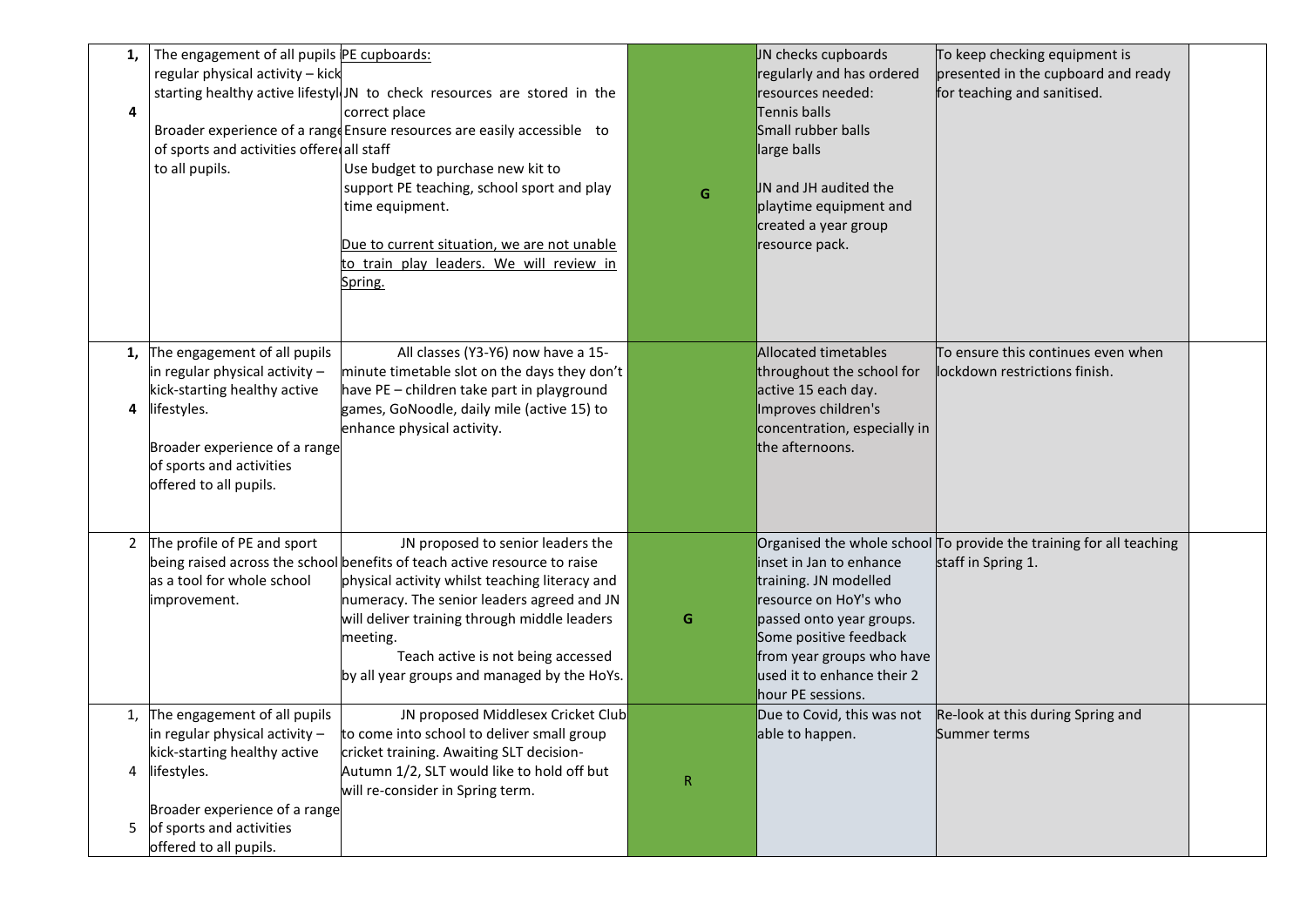|                    | To increase participation in<br>competitive and inclusive<br>sport                                                                                                                                                                                                                                                                                       |                                                                                                                                                                |             |                                                                                                                                                                                                                                                                                                             |                                                                                                                 |  |
|--------------------|----------------------------------------------------------------------------------------------------------------------------------------------------------------------------------------------------------------------------------------------------------------------------------------------------------------------------------------------------------|----------------------------------------------------------------------------------------------------------------------------------------------------------------|-------------|-------------------------------------------------------------------------------------------------------------------------------------------------------------------------------------------------------------------------------------------------------------------------------------------------------------|-----------------------------------------------------------------------------------------------------------------|--|
| 1,<br>4<br>5       | The engagement of all pupils<br>in regular physical activity -<br>kick-starting healthy active<br>lifestyles.<br>Broader experience of a range<br>of sports and activities<br>offered to all pupils.<br>To increase participation in<br>competitive and inclusive<br>sport                                                                               | JN to enter and organise a whole<br>school mini virgin money marathon.<br>JN to deliver the idea to staff during<br>ML meeting.                                | G           | Whole school completed<br>the mini marathon and<br>recieved medals. The<br>children got to experience a<br>whole school achievement<br>and personal challenge.                                                                                                                                              | Look into the mini marathon happening<br>again next year.                                                       |  |
| $\mathbf{1}$<br>4  | The engagement of all pupils<br>in regular physical activity -<br>kick-starting healthy active<br>lifestyles.<br>Broader experience of a range<br>of sports and activities<br>offered to all pupils.                                                                                                                                                     | External dance teacher arranged to<br>$\bullet$<br>work with each year group during<br>arts week<br>Photos to be displayed on PE notice<br>$\bullet$<br>board  | $\mathsf R$ | Due to Covid, this was not<br>able to happen.                                                                                                                                                                                                                                                               | Look into having them in later on in the $£600$<br>year if budget is still there.                               |  |
| <b>Spring Term</b> |                                                                                                                                                                                                                                                                                                                                                          |                                                                                                                                                                |             |                                                                                                                                                                                                                                                                                                             |                                                                                                                 |  |
| $\mathbf{2}$       | Visioning, long term planning Planning & Website<br>and detailed action planning<br>(which will support Ofsted<br>inspections), to embed PE,<br>School Sport, Physical<br>Activity, Health and<br>Wellbeing at the heart of the<br>school.<br>The profile of PE and sport<br>being raised across the school<br>as a tool for whole school<br>improvement | JM to support JN with rag rating and<br>reviewing action planning and website<br>documentation.                                                                |             | JM and JN produced<br>action plan which was<br>displayed on school<br>website.<br>JM and JN constantly<br>reviewed and tweaked the<br>action plan to<br>accommodate for Covid<br>19 and ensure that pupils<br>still had remote access to<br>PE and activity, helping to<br>keep them active and<br>healthy. | To continue reviewing, planning and<br>implementing the action plan.                                            |  |
| $\mathbf{2}$       | To Increase confidence,<br>knowledge and skills of all<br>staff in teaching PE and sport.<br>As a result, teachers will                                                                                                                                                                                                                                  | JM to mentor selected members of staff.<br>JN identified Mr Spriros for CPD support<br>Spring 1<br>JM to liaise with Mr Spiros outlining the<br>CPD programme. |             | Due to lockdown<br>restrictions JM was unable<br>to offer cpd to various<br>members of staff.                                                                                                                                                                                                               | JM and CG to identify colleagues for<br>support spring 1.<br>JM and JN to continue working closely<br>together. |  |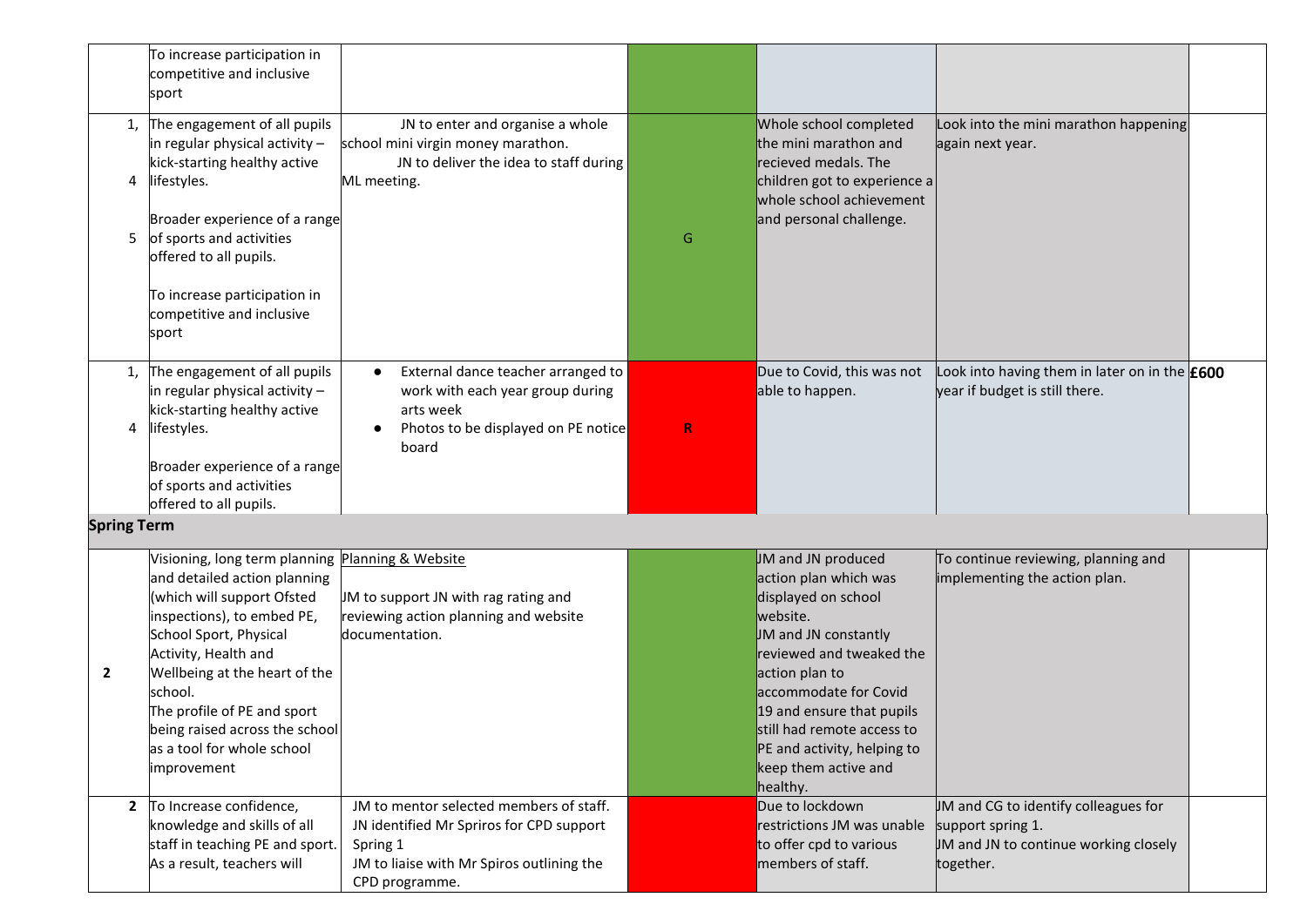|   | deliver higher quality PE           |                                                                              | JM and JN continued to                             | JM to support Mr Spiros summer 1.                            |  |
|---|-------------------------------------|------------------------------------------------------------------------------|----------------------------------------------------|--------------------------------------------------------------|--|
|   | lessons.                            |                                                                              | work together, zooming on                          |                                                              |  |
|   |                                     |                                                                              | a regular basis to ensure                          |                                                              |  |
|   |                                     |                                                                              | that all staff had the                             |                                                              |  |
|   |                                     |                                                                              | necessary support and                              |                                                              |  |
|   |                                     |                                                                              | resources to deliver remote                        |                                                              |  |
|   |                                     |                                                                              | PE. This ensured that the                          |                                                              |  |
|   |                                     |                                                                              | highest level of PE and                            |                                                              |  |
|   |                                     |                                                                              | activity was accessible for                        |                                                              |  |
|   |                                     |                                                                              | pupils as much as possible.                        |                                                              |  |
|   | The engagement of all pupils        | Home Learning support.                                                       | UM shared all virtual home                         | JM and JN to continue sharing these                          |  |
|   | 1 $\ln$ regular physical activity – |                                                                              | learning resources with JN                         | resources for as long as required.                           |  |
|   | kick-starting healthy active        | JM to weekly share with JN the school games                                  | who distributed them to all                        |                                                              |  |
|   | 3 lifestyles                        | challenges, PE at home cards, challenge                                      | colleagues, who then sent                          |                                                              |  |
|   |                                     | cards and any other Sport Impact resources                                   | them home. This ensured                            |                                                              |  |
|   | Increased confidence,               | to help with delivering remote, virtual PE.                                  | that all pupils were able to                       |                                                              |  |
|   | 4 knowledge and skills of all       |                                                                              | access PE and well-being                           |                                                              |  |
|   |                                     | staff in teaching PE and sport UN to share these resources with her year     | activities whilst at home.                         |                                                              |  |
|   |                                     | leaders and JN to ask year leads to share all                                |                                                    |                                                              |  |
|   |                                     | 5 Broader experience of a range these resources with their year teams, ready |                                                    |                                                              |  |
|   | of sports and activities            | to be sent home to pupils and families.                                      |                                                    |                                                              |  |
|   | offered to all pupils.              |                                                                              |                                                    |                                                              |  |
|   |                                     |                                                                              |                                                    |                                                              |  |
|   | To increase participation in        |                                                                              |                                                    |                                                              |  |
|   | competitive and inclusive           |                                                                              |                                                    |                                                              |  |
|   | sport                               |                                                                              |                                                    |                                                              |  |
|   | To increase participation in        | Enhanced School Games provision Level 2:                                     | Intent to enter declaration                        | UN to look into entering competitions                        |  |
|   | 5 competitive and inclusive         |                                                                              | was submitted but due to                           | summer 1.                                                    |  |
|   | sport                               | To attend as many virtual sports                                             | lockdown pressures, virtual                        |                                                              |  |
|   |                                     | competitions as possible.                                                    | competitions were not                              |                                                              |  |
|   |                                     |                                                                              | entered.                                           |                                                              |  |
| 3 |                                     |                                                                              | JN attended SL forum                               |                                                              |  |
|   | Increased confidence,               |                                                                              |                                                    | IN to continue attending the SL forums,                      |  |
|   | knowledge and skills of all         | JN to attend Subject leadership forums and                                   | hosted by Sport Impact,<br>which then gave her the | hosted by Sport Impact, helping to                           |  |
|   |                                     | staff in teaching PE and sport subject lead training to adapt to new role    |                                                    | further improve knowledge and                                |  |
|   |                                     | and share all knowledge and updates with                                     | idea and resource to                               | understanding of subject lead role,                          |  |
|   | Broader experience of a             | school colleagues.                                                           |                                                    | successfully coordinate the sharing ideas and resources with |  |
|   | range of sports and activities      |                                                                              | Daily mile bingo across the colleagues.            |                                                              |  |
|   | offered to all pupils.              |                                                                              | whole school. This                                 |                                                              |  |
| 4 |                                     |                                                                              | encouraged all pupils to                           |                                                              |  |
|   | To increase participation in        |                                                                              | keep active and engaged in                         |                                                              |  |
|   | competitive and inclusive           |                                                                              | a whole school PE activity                         |                                                              |  |
|   | sport                               |                                                                              | in a fun and unique way.                           | Celebration and recognition of                               |  |
|   |                                     |                                                                              |                                                    | participation in physical activity to be                     |  |
| 5 | The engagement of all pupils        |                                                                              | Choice-certificates were                           | continued in summer 1.                                       |  |
|   | in regular physical activity -      |                                                                              | awarded to all participants,                       |                                                              |  |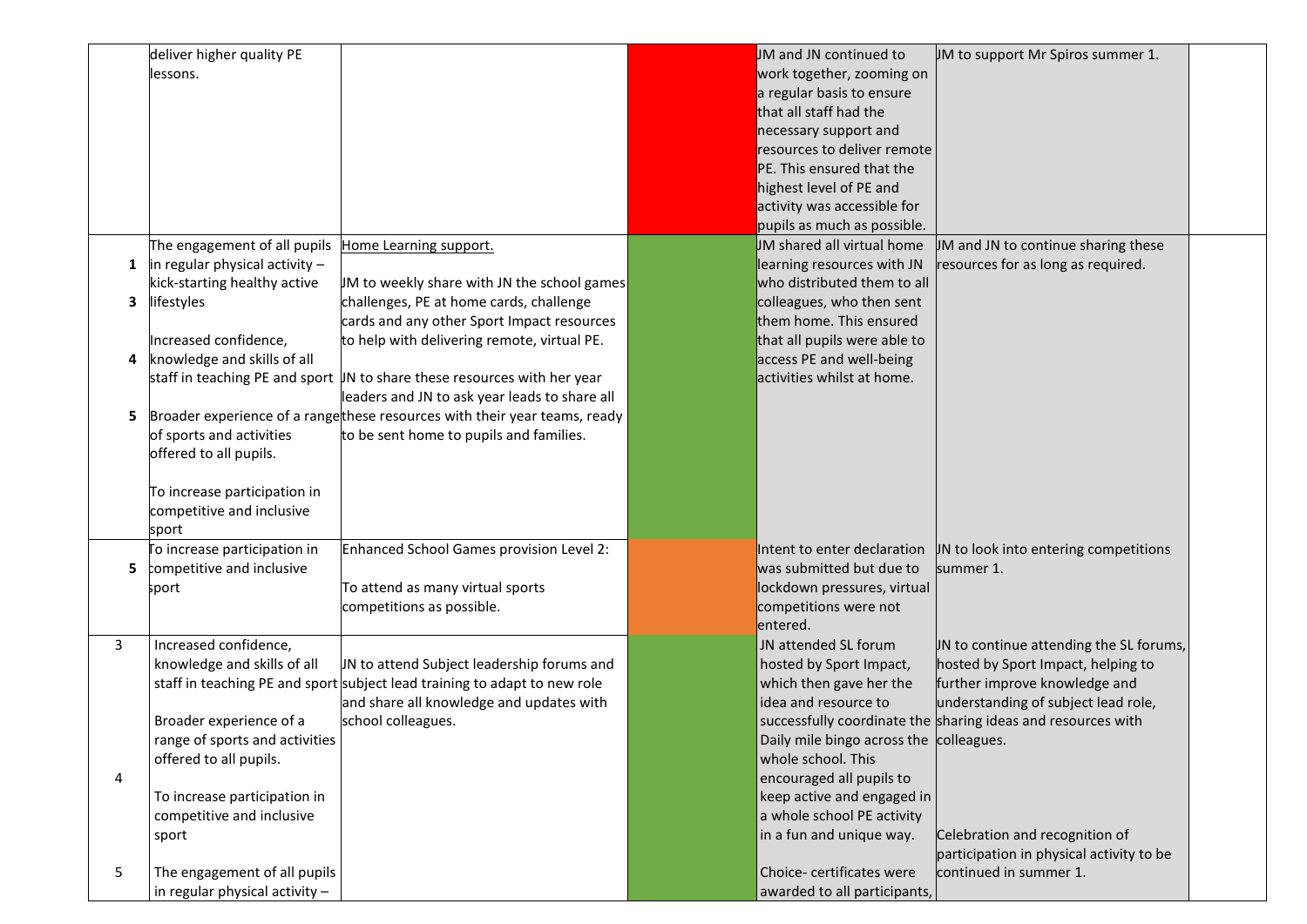| $\mathbf{1}$      | kick-starting healthy active<br>lifestyles                                                                                                                                                 |                                                                                                                                                                             | celebrating and recognising<br>their success and<br>involvement.<br>JN attended subject lead<br>training, which helped<br>increase her confidence in<br>her new role.                          |                                                                                           |  |
|-------------------|--------------------------------------------------------------------------------------------------------------------------------------------------------------------------------------------|-----------------------------------------------------------------------------------------------------------------------------------------------------------------------------|------------------------------------------------------------------------------------------------------------------------------------------------------------------------------------------------|-------------------------------------------------------------------------------------------|--|
| $\mathbf{2}$      | The profile of PE and sport<br>being raised across the<br>school as a tool for whole<br>school improvement                                                                                 | Mental Health Week.<br>JN to direct all colleagues towards Mental<br>Health resources from "Get Set 4 Life" for<br>children to use at home and also throughout<br>the year. | Staff have used these<br>resources, helping those<br>children that are struggling<br>with their mental health<br>and wellbeing.                                                                | To continue directing, sharing and<br>amending the Get Set 4 Life wellbeing<br>resources. |  |
| 1                 | The engagement of all pupils<br>in regular physical activity -<br>kick-starting healthy active<br>lifestyles                                                                               | JM to share with JN all Govt guidelines and<br>updates with the delivery and provision of<br>PE and sch sport                                                               | JM shared with JN the<br>"Return to school - Govt<br>guidelines" resources from<br>Get Set. JN then shared<br>these with the whole school<br>for staff to read and to send<br>home to parents. | To continue sharing all directives and<br>government guidelines.                          |  |
| 1<br>$\mathbf{2}$ | in regular physical activity -<br>kick-starting healthy active<br>lifestyles<br>The profile of PE and sport<br>being raised across the school<br>as a tool for whole school<br>improvement | The engagement of all pupils $\parallel$ M available for weekly zooms with JN.                                                                                              | IN and JM met frequently,<br>through zooms, email and<br>phone calls, ensuring that<br>support was provided and<br>information shared.                                                         | To continue meeting, both face to face<br>in sch and remotely.                            |  |
| 3<br>4            | Increased confidence,<br>knowledge and skills of all<br>staff in teaching PE and sport<br>Broader experience of a range<br>of sports and activities<br>offered to all pupils.              |                                                                                                                                                                             |                                                                                                                                                                                                |                                                                                           |  |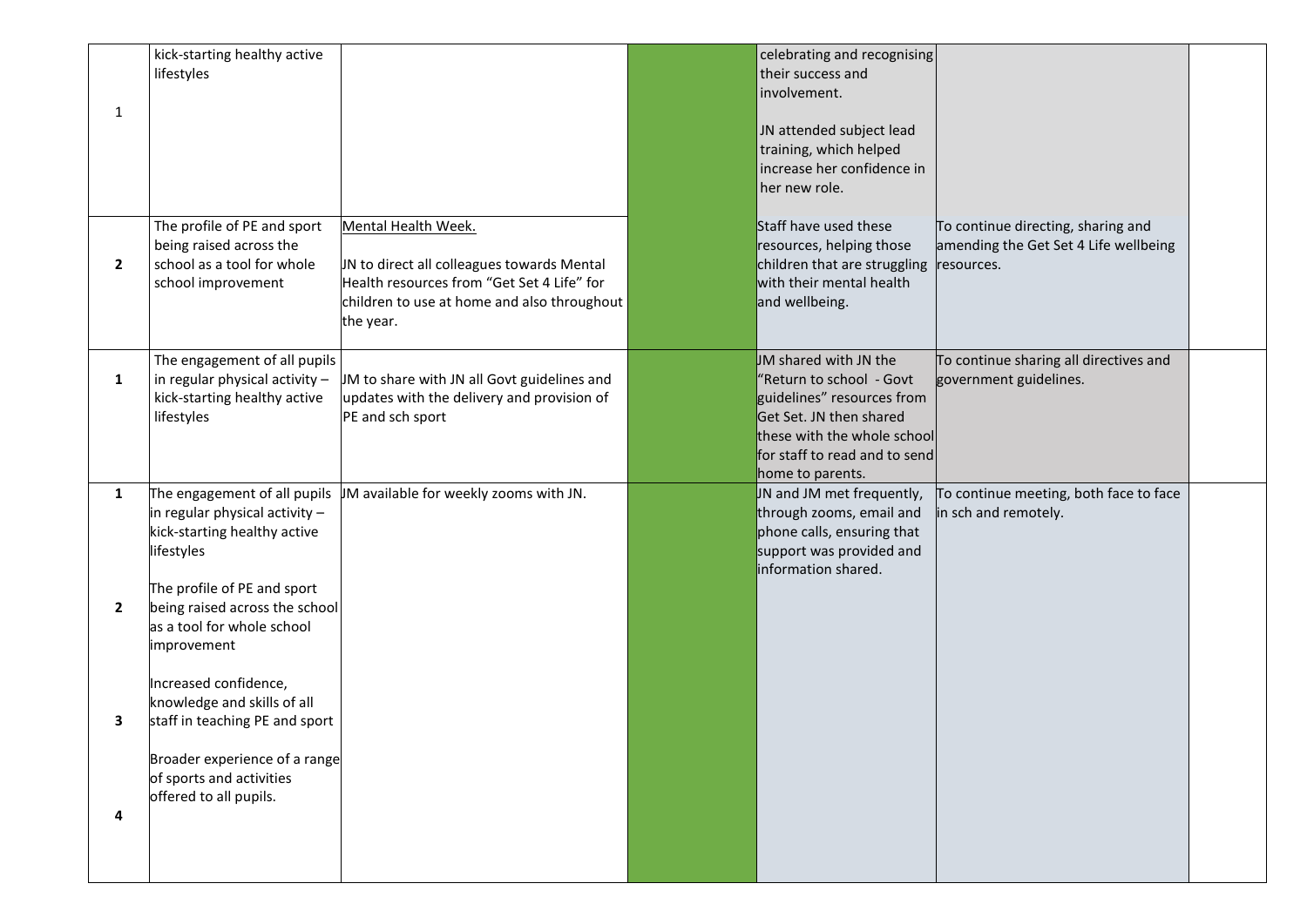| <b>Summer</b>  |                                                                                                                                                                                                                                                                                                                        |                                                                                                                                                                                                                                                                             |                                                                                                                                                                                                                                                                                                              |                                                                                                                                                                                                                                                                               |  |
|----------------|------------------------------------------------------------------------------------------------------------------------------------------------------------------------------------------------------------------------------------------------------------------------------------------------------------------------|-----------------------------------------------------------------------------------------------------------------------------------------------------------------------------------------------------------------------------------------------------------------------------|--------------------------------------------------------------------------------------------------------------------------------------------------------------------------------------------------------------------------------------------------------------------------------------------------------------|-------------------------------------------------------------------------------------------------------------------------------------------------------------------------------------------------------------------------------------------------------------------------------|--|
| $\overline{2}$ | Visioning, long term planning Planning & Website<br>and detailed action<br>planning(which will support<br>PE, School Sport, Physical<br>Activity, Health and<br>Wellbeing at the heart of the<br>school.<br>The profile of PE and sport<br>being raised across the school<br>as a tool for whole school<br>improvement | JM to support JN with rag rating, reviewing<br>Ofsted inspections), to embed and forward action planning and website<br>documentation.                                                                                                                                      | JM set time to forward plancontact with Juliet.<br>for next year and organise<br>PE lead handover                                                                                                                                                                                                            | rag rating complete. JN and Hand over to new PE lead and create                                                                                                                                                                                                               |  |
| 3              | To Increased confidence,<br>knowledge and skills of all<br>staff in teaching PE and sport. ummer 1.<br>As a result, teachers will<br>deliver higher quality PE<br>lessons.                                                                                                                                             | N identified Mr Spriros for CPD support<br>M to liaise with Mr Spiros outlining the CPD<br>rogramme.                                                                                                                                                                        | Spiros has completed CPD<br>with Matt from sports<br>impact. He has gained<br>teaching and planning skills.                                                                                                                                                                                                  | Organise new/less confident teachers<br>for support next academic year and<br>provisionally plot in.                                                                                                                                                                          |  |
| 4              | of sports and activities<br>offered to all pupils.                                                                                                                                                                                                                                                                     | Broader experience of a range Now that lockdown is easing, JN to look into<br>the use of external coaching companies such<br>as Middlesex Cricket Club to resume their<br>onsite cricket provision.                                                                         | SLT did not approve<br>external coaches coming in                                                                                                                                                                                                                                                            | Look into external coaches next year                                                                                                                                                                                                                                          |  |
| 5              | To increase participation in<br>competitive and inclusive<br>sport.                                                                                                                                                                                                                                                    | <b>Enhanced School Games Provision Level 2:</b><br>To attend virtual and if possible, face to face<br>sports competitions,<br>Complete paperwork and inform pupils<br>Attend competitions.<br>Add any photos or reports to school<br>Facebook pages and the school website. | face sports competition<br>participation due to mini<br>bus driver issues and high<br>variant risk in Hounslow.<br>Virtual competitions were<br>hard to organise due to<br>catch up curriculum and<br>very busy time of year. JN<br>and JH are not able to run<br>events in different year<br>group bubbles. | SLT did not approve face-to-Hopefully, next year we can get back to<br>participating in regular face to face<br>competitions.<br>Hopefully PE lead(s) will be able to<br>move around the school more freely to<br>provide training and organisation of<br>competitive sports. |  |
|                | To encourage engagement of Extra-curricular Clubs<br>all pupils in regular physical<br>active lifestyles                                                                                                                                                                                                               | activity – kick-starting healthy As lockdown eases, JN to enquire as to the<br>possibility of extra curricular clubs restarting,<br>including any of the following:                                                                                                         | SLT did not approve extra-<br>curricular clubs for the<br>summer term due to the<br>high case numbers in                                                                                                                                                                                                     | Hopefully extra-curricular clubs will be<br>able to run again next academic year as<br>usual. If not, consider year group clubs<br>to ensure children are able to access<br>additional physical activity.                                                                     |  |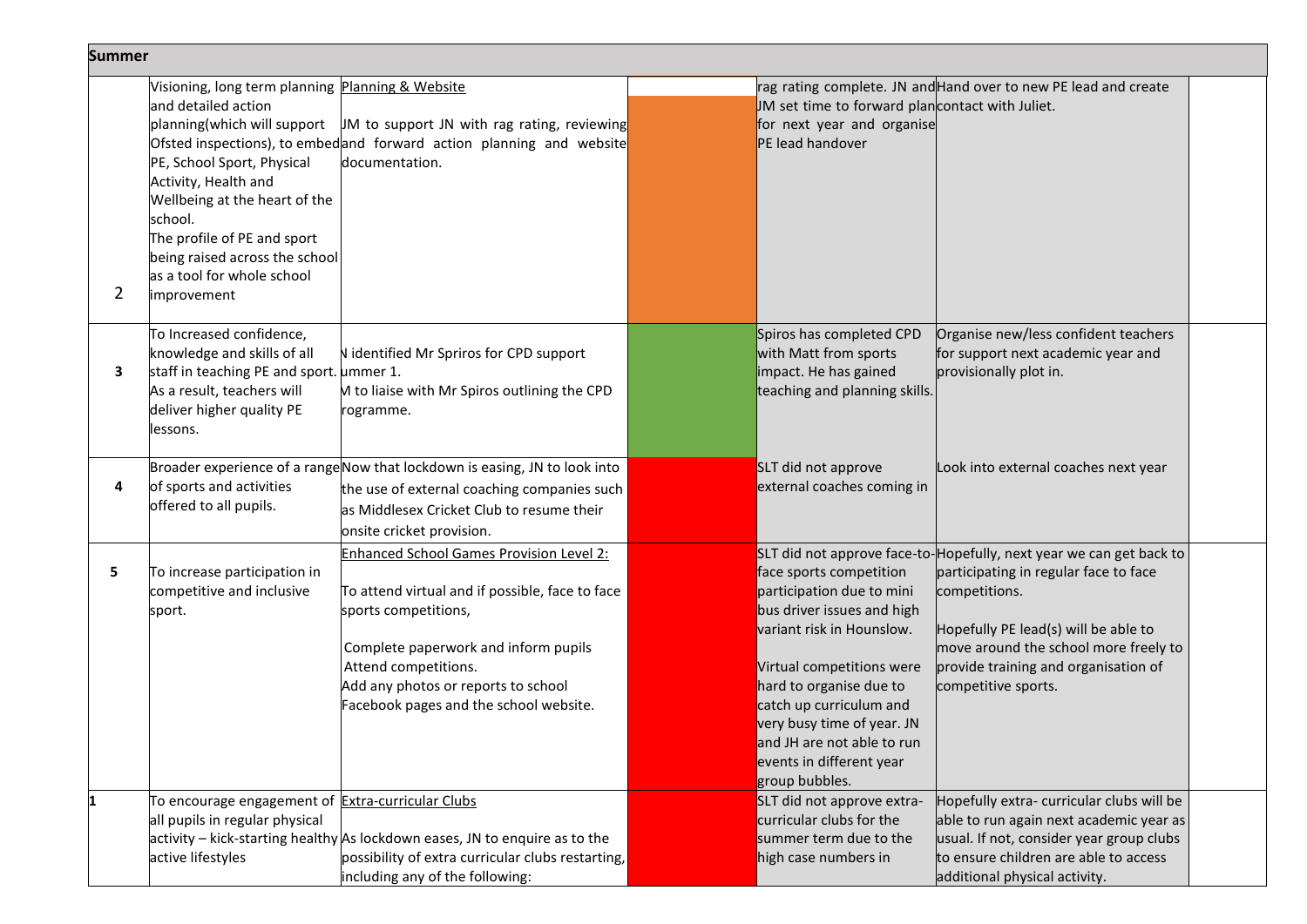|              | To provide a broader           | Athletics: Y4, 5 and 6                                                  | Hounslow and risk of                        |                                                                         |  |
|--------------|--------------------------------|-------------------------------------------------------------------------|---------------------------------------------|-------------------------------------------------------------------------|--|
|              | experience of a range of       | Football: Girls Y4,5,6                                                  | mixing.                                     |                                                                         |  |
| 4            | sports and activities offered  | Dance: R, Y1, 2 & 3 and Y4, 5 & 6                                       |                                             |                                                                         |  |
|              | to all pupils.                 | Dodgeball: R&Y1 and Y3 & Y4                                             |                                             |                                                                         |  |
|              |                                | Football: R&Y1, Y2&3 and Y5&6                                           |                                             |                                                                         |  |
|              | To increase participation in   | Gymnastics: R&Y1, 2 & 3 and Y4, 5 & 6                                   |                                             |                                                                         |  |
|              | competitive and inclusive      | Multi-Sports: R,Y1, 2 & 3                                               |                                             |                                                                         |  |
| 5            | sport                          | Karate R, Y1, 2, 3, 4, 5, 6                                             |                                             |                                                                         |  |
|              |                                | Games Y3,4,5,6                                                          |                                             |                                                                         |  |
|              |                                | Running Y5,6                                                            |                                             |                                                                         |  |
|              |                                | Girls Active Y5,6                                                       |                                             |                                                                         |  |
|              |                                | Netball Y5/6                                                            |                                             |                                                                         |  |
|              |                                | Cross country Y5/6                                                      |                                             |                                                                         |  |
| 4            |                                | Broader experience of a range JN to enquire about provisional plans for | Sports day went ahead in                    | Next year, we hope sports day will be                                   |  |
|              | of sports and activities       | sports day.                                                             |                                             | year groups with no parents <b>back to normal with parents present</b>  |  |
|              | offered to all pupils.         |                                                                         | present. Each year group                    | and a heightened sense of large scale                                   |  |
|              |                                |                                                                         | kept scores for house teams competition.    |                                                                         |  |
|              | To increase participation in   |                                                                         | and the team with the                       |                                                                         |  |
|              | competitive and inclusive      |                                                                         | highest score across school                 |                                                                         |  |
| 5            | sport.                         |                                                                         | was crowned the winner.                     |                                                                         |  |
| $\mathbf{1}$ | The engagement of all pupils   | JN to liaise and assess with sch colleagues                             |                                             | Due to delayed gross motor Next year-LTP will need to be adapted        |  |
|              | in regular physical activity - | how Covid has impacted pupils' physical                                 |                                             | skills in EYFS and year 1, all $ $ to cover indoor sports during winter |  |
|              | kick-starting healthy active   | development and adapt the curriculum                                    | these pupils have started                   | months and outdoor sports in                                            |  |
|              | lifestyles                     | accordingly, to best benefit and improve                                | doing PE inside. The rest of spring/summer. |                                                                         |  |
|              |                                | their gross motor skills.                                               | the school are doing PE                     |                                                                         |  |
| $\mathbf{2}$ | The profile of PE and sport    |                                                                         | outside in line with Covid                  |                                                                         |  |
|              | being raised across the school |                                                                         | regulations.                                |                                                                         |  |
|              | as a tool for whole school     |                                                                         |                                             |                                                                         |  |
|              | improvement                    |                                                                         | Summer 2- all year groups                   |                                                                         |  |
|              |                                |                                                                         | were given the option to                    |                                                                         |  |
|              |                                |                                                                         | use the halls safely to                     |                                                                         |  |
|              |                                |                                                                         | provide gymnastics and                      |                                                                         |  |
|              |                                |                                                                         | dance coverage- less catch                  |                                                                         |  |
|              |                                |                                                                         | up next year.                               |                                                                         |  |

, where  $\alpha$  is a set of  $\alpha$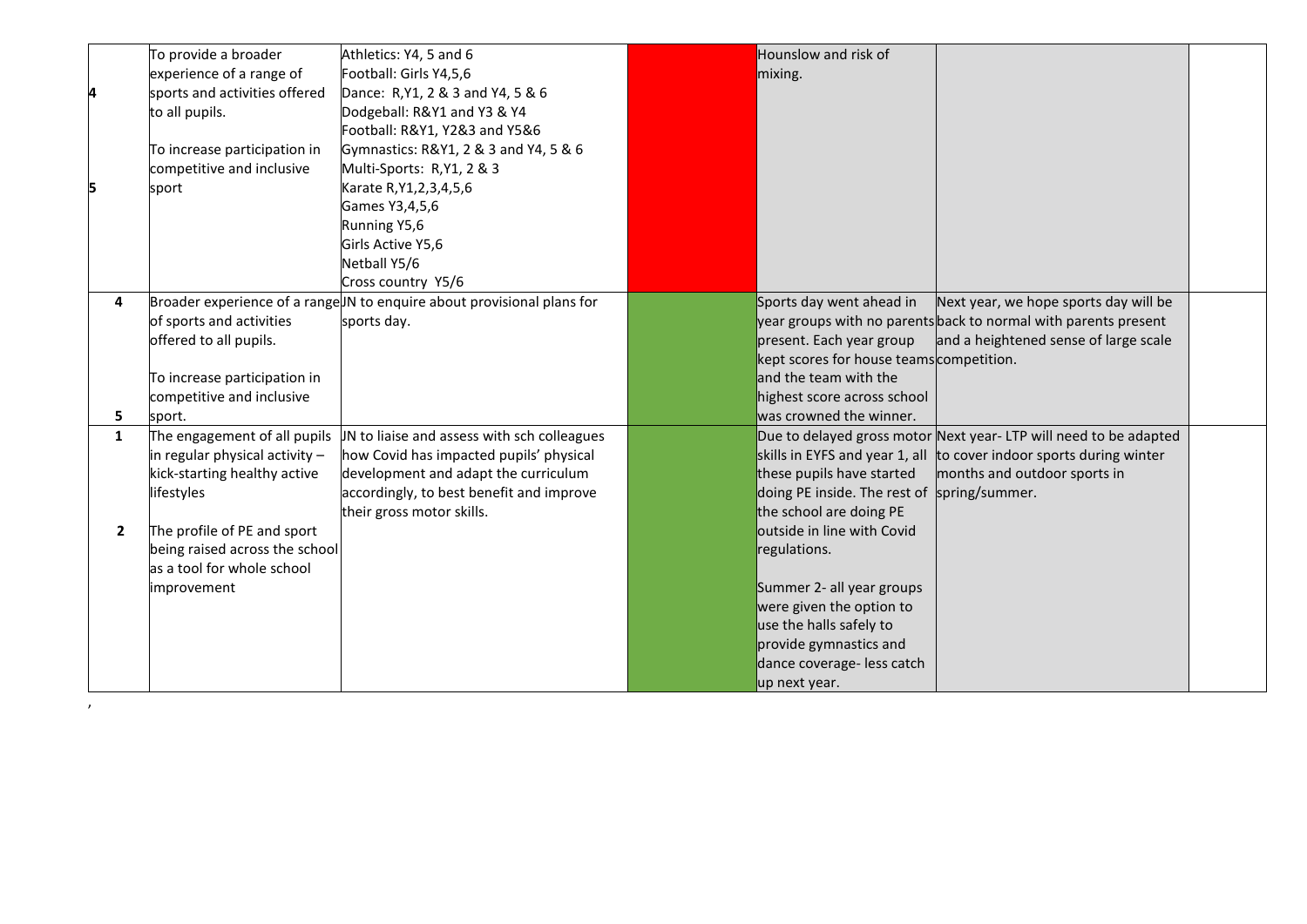#### **In school support could include:**

 $\Box$  Production of evidence and impact based improvement, bespoke to school, in the form of detailed action planning and termly reviews, which will support Ofsted inspections

Visioning and long term planning to embed PE, School Sport, Physical Activity, Health and Wellbeing at the heart of the school.

□ Strategic Leadership support for PE Subject Lead

□Teacher/coach lesson support/mentoring

□Play and Engage: Parental Engagement. Parent / carer and child fun, themed physical literacy sessions

 $\Box$  Delivery of extra-curricular clubs

 $\Box$  Curriculum planning and assessment

Quality assurance

 $\Box$  Training of young leaders

 $\Box$  Professional development : In school twilight, half day or full day workshops bespoke to the needs of the school

 $\Box$  Support with transition phases

 $\Box$  Support with funding bids to enhance the strategic development of PE, sport and healthy active lifestyles

□ Enhanced School Games pro

vision

 $\Box$  Youth Sport Trust membership including free professional development opportunities

□ Quality Mark and School Games Mark support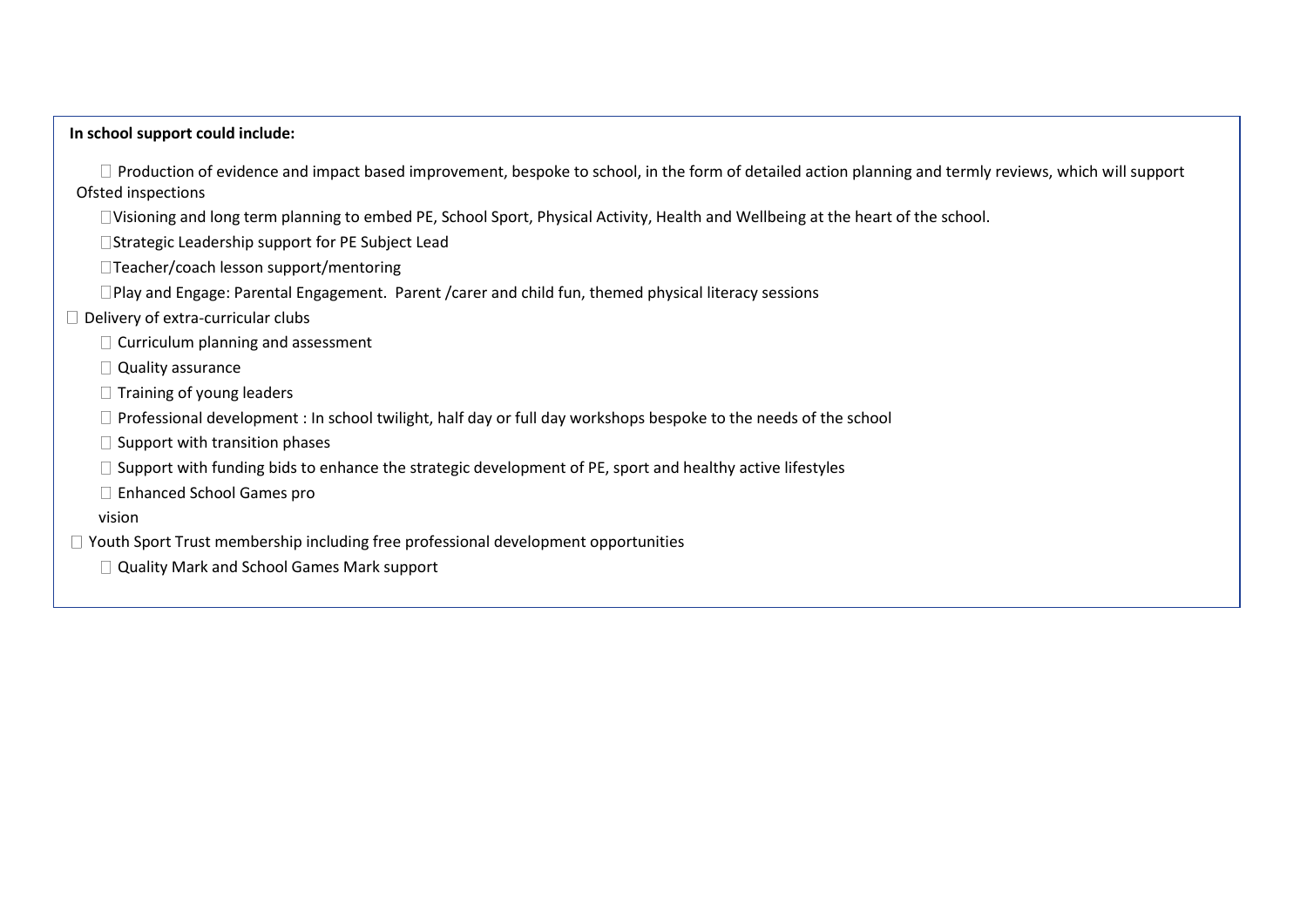# **Meeting national curriculum requirements for swimming and water safety**

| Name of Sport Impact Specialist:<br><b>Juliet McNally</b> | Date:<br>Headteacher signature:<br><b>July 2020</b> |  | <b>PE Subject Lead signature:</b><br><b>K.McMillan</b> | Date:<br>9 July 2020 |
|-----------------------------------------------------------|-----------------------------------------------------|--|--------------------------------------------------------|----------------------|
|                                                           |                                                     |  |                                                        |                      |

|                                                                                                                                                                                                                                                                | Please complete all of the below: |
|----------------------------------------------------------------------------------------------------------------------------------------------------------------------------------------------------------------------------------------------------------------|-----------------------------------|
| What percentage of your current Year 6 cohort swim competently, confidently and proficiently over a distance of at least 25 metres?<br>N.B. Even though your children may swim in another year please report on their attainment on leaving<br>primary school. | 30%                               |
| What percentage of your current Year 6 cohort use a range of strokes effectively [for example, front crawl, backstroke and breaststroke]?                                                                                                                      | 40%                               |
| What percentage of your current Year 6 cohort perform safe self-rescue in different water-based situations?                                                                                                                                                    | 0%                                |
| Schools can choose to use the Primary PE and Sport Premium to provide additional provision for swimming but this must be for activity over<br>and above the national curriculum requirements. Have you used it in this way?                                    | No                                |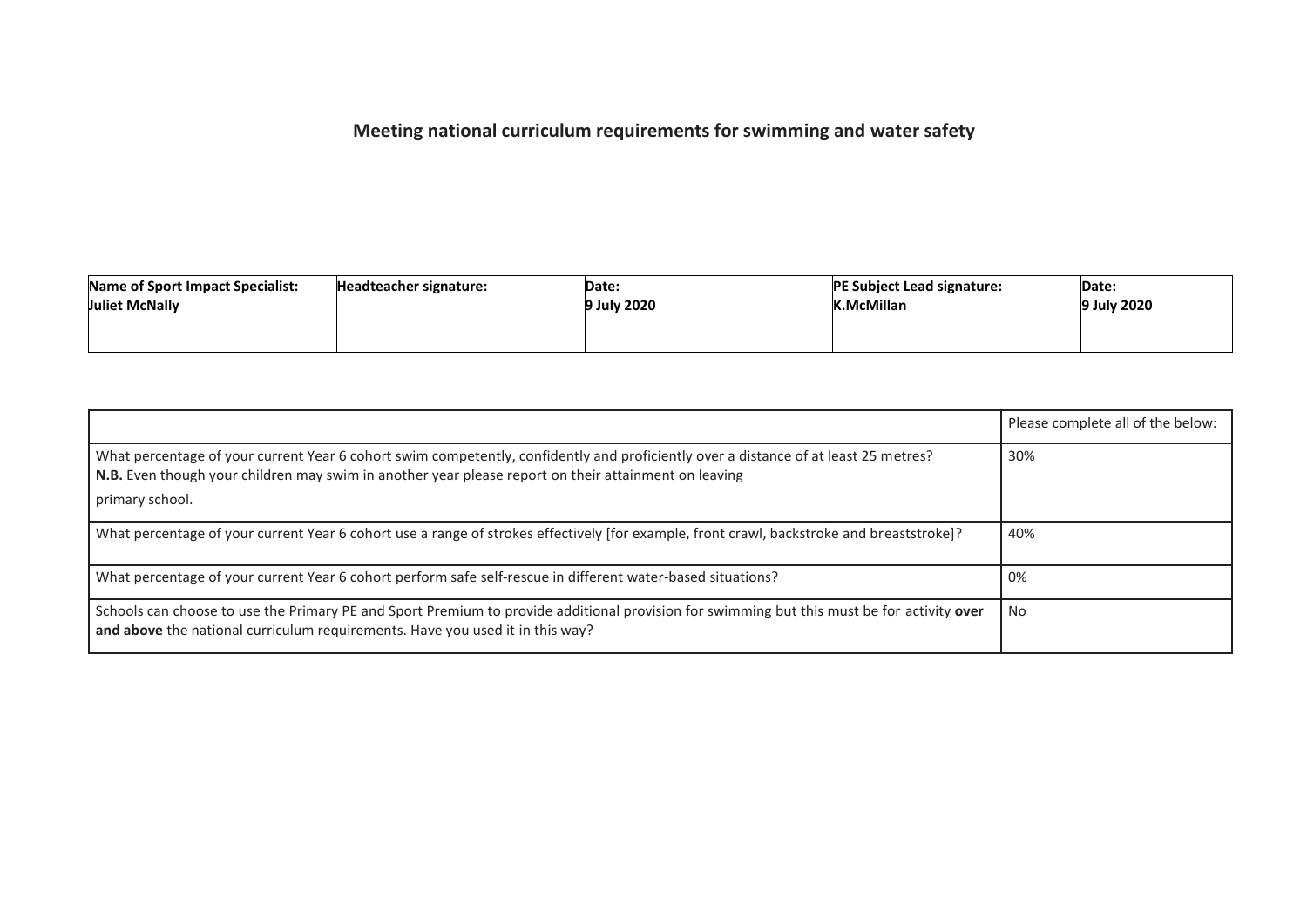### **Key Indicators : questions & prompts to support planning**

| The engagement of all pupils in                       | The profile of PE & sport being                                                               | Increased confidence,                                        | <b>Broader experience of a</b>                  | Increased participation in                   |
|-------------------------------------------------------|-----------------------------------------------------------------------------------------------|--------------------------------------------------------------|-------------------------------------------------|----------------------------------------------|
| regular physical activity - kick-                     | raised across the school as a tool                                                            | knowledge and skills of all staff                            | range of sports & activities                    | competitive sport                            |
| starting healthy active lifestyles                    | for whole school improvement                                                                  | in teaching PE and sport                                     | offered to all pupils                           |                                              |
|                                                       |                                                                                               |                                                              |                                                 |                                              |
| Are all pupils given a range of                       | Does your school have a vision for Do you provide a broad, rich and Are you providing a rich, |                                                              |                                                 | Are there opportunities for                  |
| opps to be physically active?                         | PE and School Sport?                                                                          | engaging PE Curriculum?                                      | varied & inclusive school                       | all pupils to participate in                 |
|                                                       |                                                                                               |                                                              | sport offer as extension of                     | intra school and inter                       |
| Do they understand how physical $\vert \bullet \vert$ | Vision in place                                                                               | Opportunities to progress                                    | the curriculum?                                 | school competitions?                         |
| activity can help them to adopt a                     | Promoted within school/                                                                       | from fundamental                                             |                                                 |                                              |
| healthy and active lifestyle?                         | Govs/ parents                                                                                 | movement skills, multi-                                      | <b>Additional pupils</b>                        | How do you develop role<br>models within     |
| M&E targeted children? data? $\bullet$                | Strategic development<br>transition phase support                                             | skills, sports specific activities<br>Variety of activities? | participating in L 1 / L 2<br>activities? No's? | competition?                                 |
| Intervention activities? What                         |                                                                                               | Individual, creative and                                     |                                                 |                                              |
| has been the difference?                              | Does your PE & Sport provision                                                                | team?                                                        | Additional clubs being                          | What life skills/ values do                  |
|                                                       | contribute to overall school                                                                  |                                                              | offered? Outcomes                               | the pupils learn from                        |
| Are you providing HQ outcomes                         | improvement?                                                                                  | How good is the teaching and                                 |                                                 | competition?                                 |
| for YP through PE & sport?                            |                                                                                               | learning of PE in your school?                               |                                                 |                                              |
|                                                       | Any new PE activities used                                                                    |                                                              |                                                 | Use of young leaders as                      |
| Can pupils retain info, apply                         | across school/subject areas?                                                                  | Staff more confident<br>$\bullet$                            |                                                 | coaches, officials, judges                   |
| skills and adapt tasks?                               | School values being                                                                           | /competent? How do you                                       |                                                 | etc?                                         |
| Do staff give opportunities for                       | promoted?                                                                                     | know?                                                        |                                                 |                                              |
| pupils to think & work                                |                                                                                               | Increased staff K&U of what                                  |                                                 | Involvement of parents                       |
| independently?                                        | Do you have strong leadership &                                                               | children need to learn?                                      |                                                 | and Governors in                             |
|                                                       | management of PE, Physical                                                                    | Pupil progress? Data?                                        |                                                 | promoting competitive                        |
| What physical activity oppss are                      | Activity & Sch sport?                                                                         |                                                              |                                                 | sport?                                       |
| on offer & for whom?                                  |                                                                                               |                                                              |                                                 |                                              |
| Play & Engage, Disc ME, five a                        | Clear overview of CPD needs<br>M&E quality of PE lessons?                                     |                                                              |                                                 | How do you track pupil's<br>participation in |
| day, walk to school                                   | M&E progress of children?                                                                     |                                                              |                                                 | competitions out of                          |
|                                                       |                                                                                               |                                                              |                                                 | school?                                      |
|                                                       |                                                                                               |                                                              |                                                 |                                              |